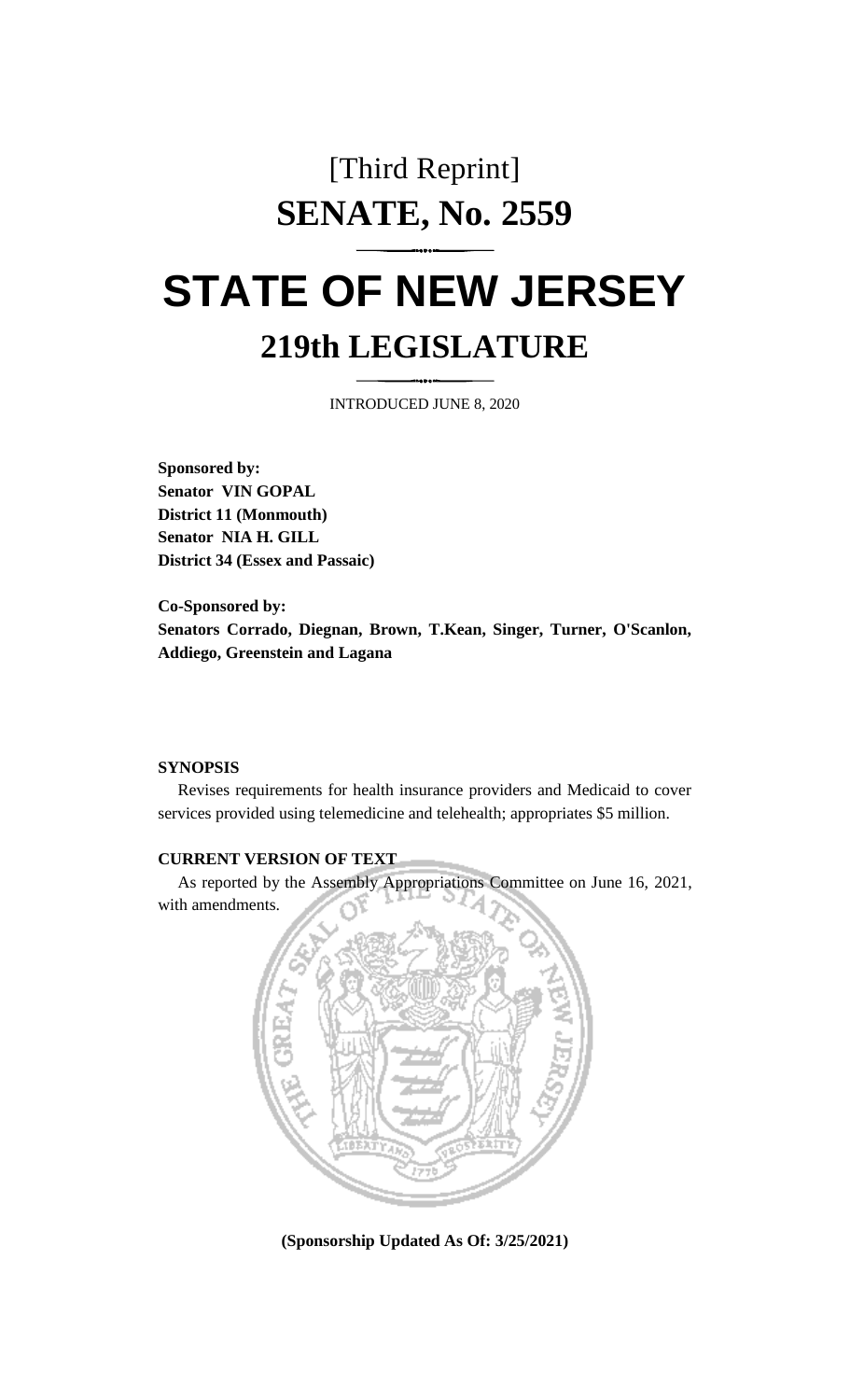**AN ACT** concerning telemedicine and telehealth **<sup>1</sup> [**and**]** , **1** amending 2 P.L.2017, c.117<sup>3</sup>, repealing P.L.2020, c.3 and P.L.2020, c.7<sup>3</sup><sup>1</sup>, 3 and making an appropriation<sup>1</sup>. **BE IT ENACTED** *by the Senate and General Assembly of the State of New Jersey:* 1. Section 8 of P.L.2017, c.117 (C.26:2S-29) is amended to read as follows: 10 8. a.  $\frac{3(1)^3}{2}$  A carrier that offers a health benefits plan in this State shall provide coverage and payment for <sup>2</sup>[<sup>1</sup><sub>all forms of</sub>]<sup>2</sup> 12 physical and behavioral<sup>1</sup> health care services delivered to a covered person through telemedicine or telehealth, on the same basis as, and at a provider reimbursement rate that **[**does not exceed**]** equals the provider reimbursement rate that is applicable, when the services are delivered through in-person contact and consultation in New 17 Jersey<sup>2</sup>, provided the services are otherwise covered under the plan when delivered through in-person contact and consultation in New **Jersey<sup>2</sup>** . Reimbursement payments under this section may be provided either to the individual practitioner who delivered the reimbursable services, or to the agency, facility, or organization that employs the individual practitioner who delivered the reimbursable 23 services, as appropriate  ${}^{3}$  $[{}^{2}$ ; provided that, if a telemedicine or telehealth organization does not provide a given service on an in- person basis in New Jersey, the telemedicine or telehealth 26 organization shall not be subject to this requirement<sup>2</sup>]. (2) The requirements of paragraph (1) of this subsection shall 28 not apply to: (a) a health care service provided by a telemedicine or telehealth organization that does not provide the health care service on an in- person basis in New Jersey; or (b) a physical health care service provided using telemedicine or telehealth utilizing real-time, two way audio without a video component, whether or not utilized in combination with asynchronous store-and-forward technology, the reimbursement rate for which physical health care service shall be determined under the plan when delivered through in-person contact and consultation in New Jersey. (3) The provisions of subparagraph (b) of paragraph (2) of this subsection shall not apply to behavioral health services provided using telemedicine or telehealth utilizing real-time, two way audio without a video component, whether or not utilized in combination with asynchronous store-and-forward technology, which behavioral health care service shall be reimbursed at a rate that equals the

**EXPLANATION – Matter enclosed in bold-faced brackets [thus] in the above bill is not enacted and is intended to be omitted in the law.**

**Matter underlined thus is new matter. Matter enclosed in superscript numerals has been adopted as follows: Senate SHH committee amendments adopted January 14, 2021. Senate SBA committee amendments adopted March 22, 2021. Assembly AAP committee amendments adopted June 16, 2021.**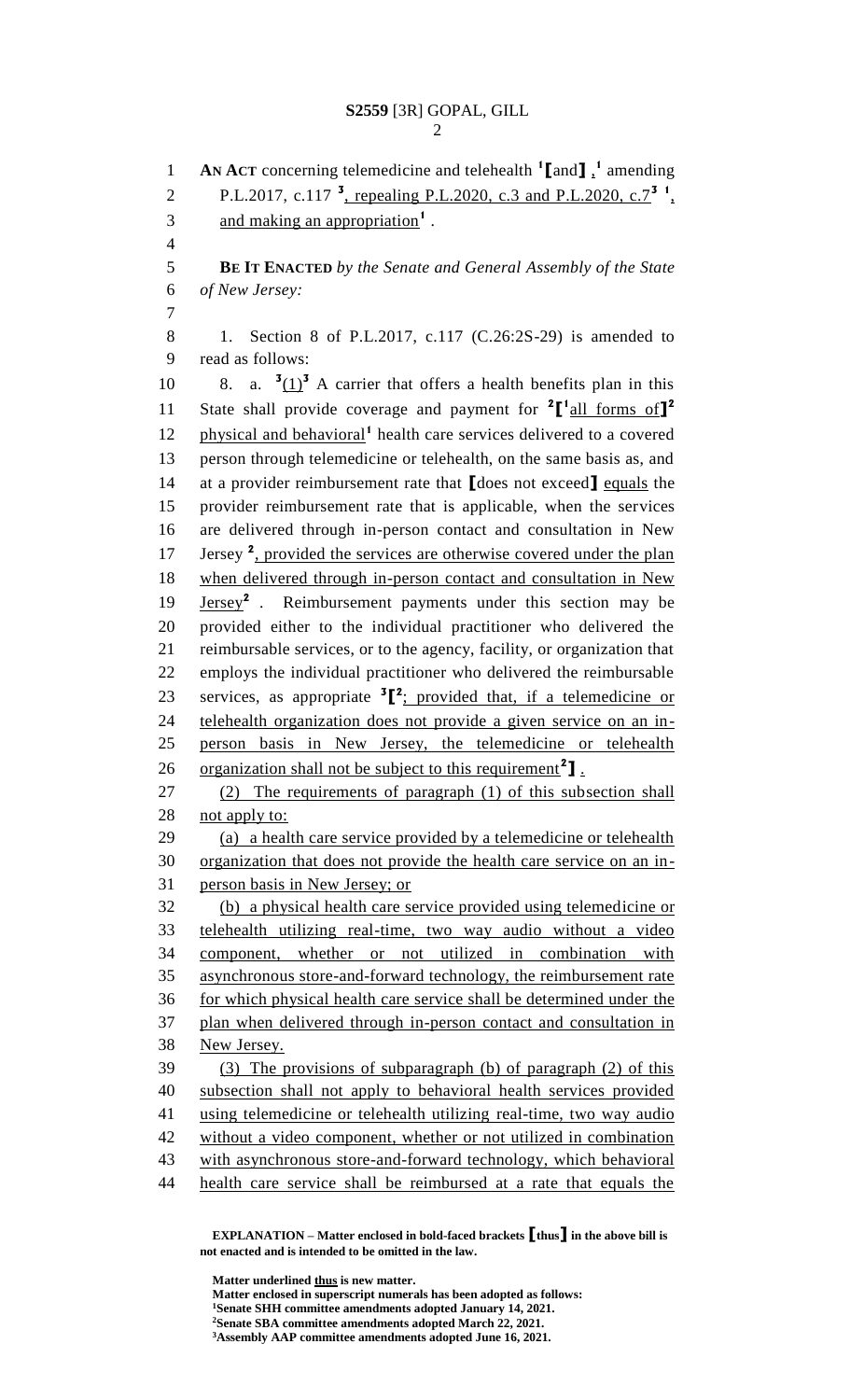provider reimbursement rate for the service when provided in  $\text{person}^3$ . b. A carrier may limit coverage to services that are delivered by health care providers in the health benefits plan's network, but may not charge any deductible, copayment, or coinsurance for a health care service, delivered through telemedicine or telehealth, in an amount that exceeds the deductible, copayment, or coinsurance 8 amount that is applicable to an in-person consultation. In no case 9 shall a carrier: (1) impose any restrictions on the location or setting of the 11 distant site used by a health care provider to provide services using 12 telemedicine and telehealth <sup>1</sup> or on the location or setting of the 13 originating site where the patient is located when receiving services using telemedicine and telehealth**<sup>1</sup>** ; **1 [**or**] 1** (2) restrict the ability of a provider to use any electronic or 16 technological platform <sup>2</sup><sub>I</sub>, including interactive, real-time, two-way audio in combination with asynchronous store-and-forward 18 **technology without video capabilities, <sup>3</sup>** [that the federal Centers for Medicare and Medicaid Services has authorized for use in 20 connection with the federal Medicare program<sup>2</sup><sup>1</sup> to provide 21 services using telemedicine or telehealth <sup>3</sup>, including, but not limited to, interactive, real-time, two-way audio, which may be used in combination with asynchronous store-and-forward technology without video capabilities, to provide services using telemedicine or 25 **telehealth<sup>3</sup><sup>2</sup>**, provided<sup>2</sup> that <sup>2</sup>[: 26 (a)  $\text{the platform}^2$  <sup>3</sup> used : 27  $(a)^3$  allows the provider to meet the same standard of care as 28 would be provided if the services were provided in person  $2\text{I}$ ; and (b) is compliant with the requirements of the federal health privacy rule set forth at 45 CFR Parts 160 and 164**] 2 1** ; **3 [**or**]** and (b) is compliant with the requirements of the federal health privacy rule set forth at 45 CFR Parts 160 and 164; **3** (3) deny coverage for or refuse to provide reimbursement for routine patient monitoring performed using telemedicine and telehealth, including remote monitoring of a patient's vital signs and routine check-ins with the patient to monitor the patient's status 37 and condition, if coverage and reimbursement would be provided if 38 those services are provided in person <sup>3</sup>: (4) use telemedicine or telehealth to satisfy network adequacy 40 requirements with regard to a health care service; or (5) limit coverage only to services delivered by select third party telemedicine or telehealth organizations<sup>3</sup>. c. Nothing in this section shall be construed to: (1) prohibit a carrier from providing coverage for only those services that are medically necessary, subject to the terms and

conditions of the covered person's health benefits plan; or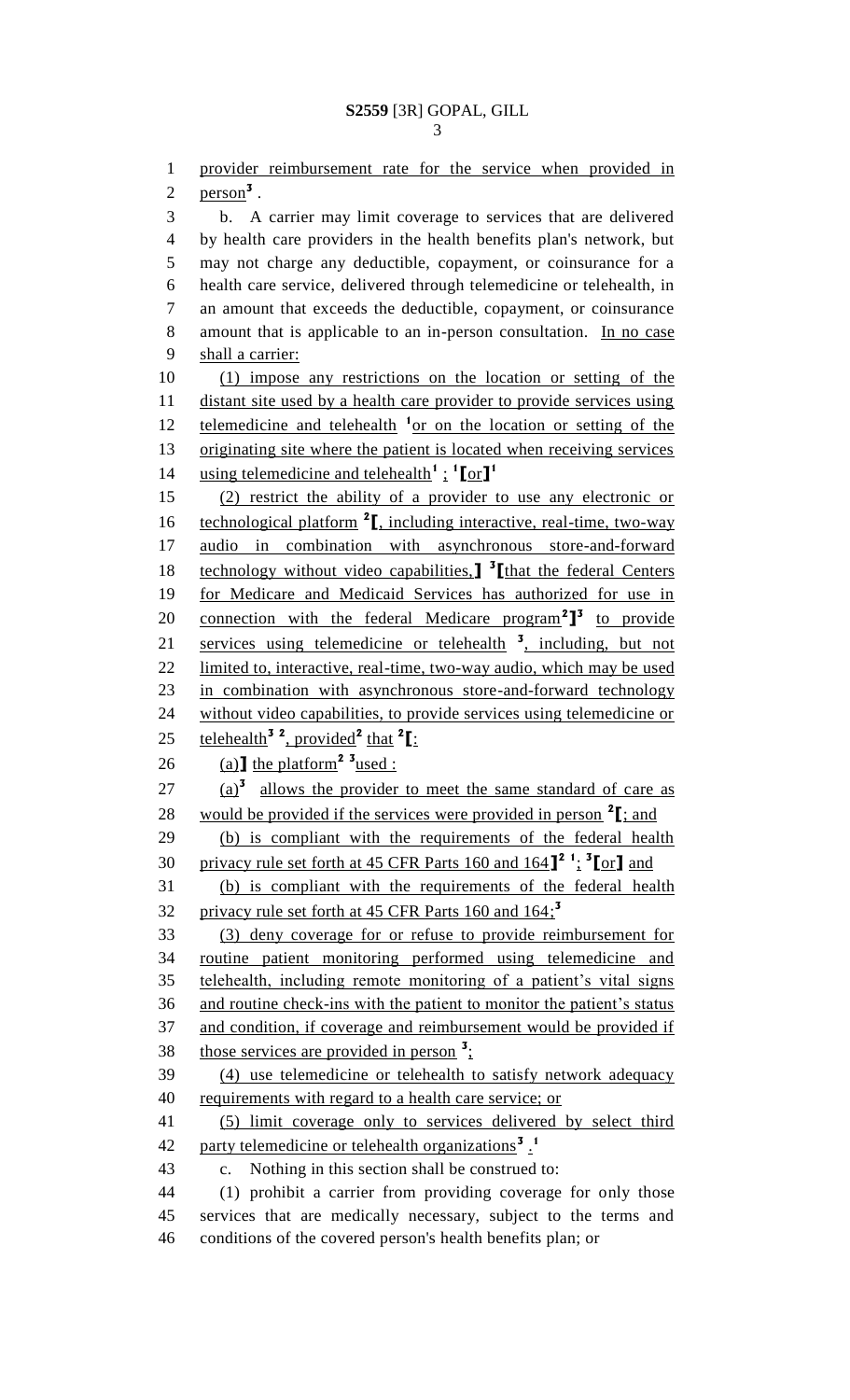(2) allow a carrier to require a covered person to use telemedicine or telehealth in lieu of receiving an in-person service from an in-network provider  ${}^{3}$  $[{}^{2}$ or**]**;  $(3)^3$  $\frac{(3)^3}{2}$  allow a carrier to impose more stringent utilization management requirements on the provision of services using telemedicine and telehealth than apply when those services are provided in person**<sup>2</sup> <sup>3</sup>** ; or (4) allow a carrier to impose any other requirements for the use of telemedicine or telehealth to provide a health care service that are more restrictive than the requirements that apply when the 11 service is provided in person<sup>3</sup>. d. The Commissioner of Banking and Insurance shall adopt rules and regulations, pursuant to the "Administrative Procedure Act," P.L.1968, c.410 (C.52:14B-1 et seq.), to implement the provisions of this section. e. As used in this section: "Asynchronous store-and-forward" means the same as that term is defined by section 1 of P.L.2017, c.117 (C.45:1-61). "Carrier" means the same as that term is defined by section 2 of P.L.1997, c.192 (C.26:2S-2). "Covered person" means the same as that term is defined by section 2 of P.L.1997, c.192 (C.26:2S-2). 23 "Distant site" means the same as that term is defined by section 1 24 of P.L.2017, c.117 (C.45:1-61). "Health benefits plan" means the same as that term is defined by section 2 of P.L.1997, c.192 (C.26:2S-2). <sup>1</sup> "Originating site" means the same as that term is defined by section 1 of P.L.2017, c.117 (C.45:1-61).<sup>1</sup> "Telehealth" means the same as that term is defined by section 1 of P.L.2017, c.117 (C.45:1-61). "Telemedicine" means the same as that term is defined by section 1 of P.L.2017, c.117 (C.45:1-61). <sup>2</sup> Telemedicine or telehealth organization" means the same as that term is defined by section 1 of P.L.2017, c.117 (C.45:1-61).**<sup>2</sup>** (cf: P.L.2017, c.117, s.8) 2. Section 7 of P.L.2017, c.117 (C.30:4D-6k) is amended to read as follows:  $\ldots$  3.  $\frac{3(1)^3}{1}$  The State Medicaid and NJ FamilyCare programs 40 shall provide coverage and payment for  ${}^{2}$  $[$ <sup>1</sup> all forms of  $]$ <sup>2</sup> physical 41 and behavioral<sup>1</sup> health care services delivered to a benefits recipient through telemedicine or telehealth, on the same basis as, and at a provider reimbursement rate that **[**does not exceed**]** equals the provider reimbursement rate that is applicable, when the services are delivered through in-person contact and consultation in New Jersey 46 Jersey <sup>2</sup>, provided the services are otherwise covered when 47 delivered through in-person contact and consultation in New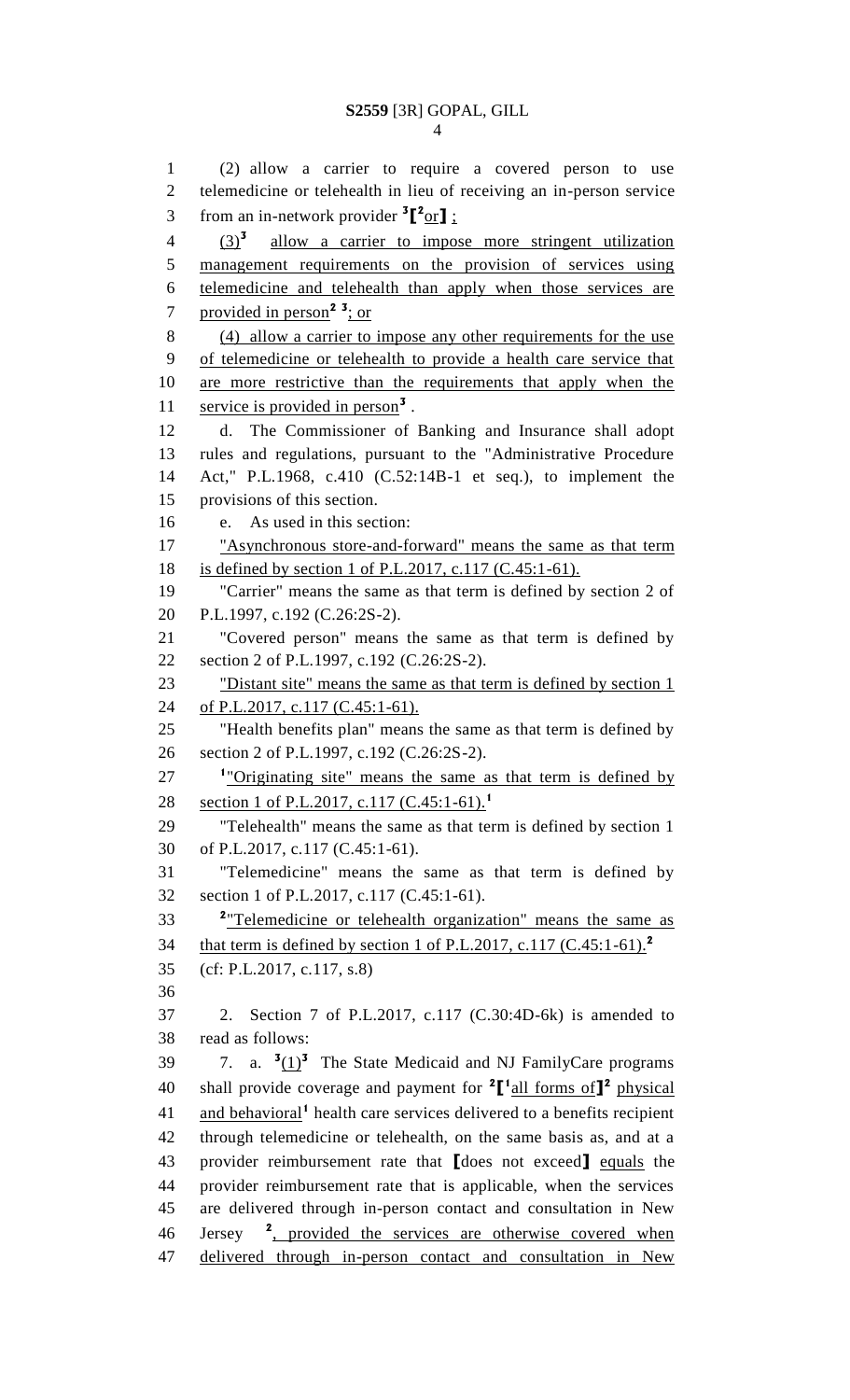**Jersey<sup>2</sup>**. Reimbursement payments under this section may be provided either to the individual practitioner who delivered the reimbursable services, or to the agency, facility, or organization that employs the individual practitioner who delivered the reimbursable 5 services, as appropriate <sup>3</sup><sup>[2</sup>: provided that, if a telemedicine or telehealth organization does not provide a given service on an in- person basis in New Jersey, the telemedicine or telehealth 8 organization shall not be subject to this requirement<sup>2</sup>]. (2) The requirements of paragraph (1) of this subsection shall 10 not apply to: (a) a health care service provided by a telemedicine or telehealth organization that does not provide the health care service on an in- person basis in New Jersey; or (b) a physical health care service provided using telemedicine or telehealth utilizing real-time, two way audio without a video component, whether or not utilized in combination with 17 asynchronous store-and-forward technology, the reimbursement rate 18 for which physical health care service shall be determined under the plan when delivered through in-person contact and consultation in New Jersey. (3) The provisions of subparagraph (b) of paragraph (2) of this subsection shall not apply to behavioral health services provided using telemedicine or telehealth utilizing real-time, two way audio without a video component, whether or not utilized in combination with asynchronous store-and-forward technology, which behavioral health care service shall be reimbursed at a rate that equals the provider reimbursement rate for the service when provided in  $person<sup>3</sup>$ . b. The State Medicaid and NJ FamilyCare programs may limit coverage to services that are delivered by participating health care providers, but may not charge any deductible, copayment, or coinsurance for a health care service, delivered through telemedicine or telehealth, in an amount that exceeds the deductible, copayment, or coinsurance amount that is applicable to an in-person consultation. In no case shall the State Medicaid and NJ FamilyCare programs: (1) impose any restrictions on the location or setting of the distant site used by a health care provider to provide services using 39 telemedicine and telehealth <sup>1</sup> or on the location or setting of the originating site where the patient is located when receiving services using telemedicine and telehealth**<sup>1</sup>**; **1 [**or**] 1** (2) restrict the ability of a provider to use any electronic or 43 technological platform <sup>2</sup><sub>I</sub>, including interactive, real-time, two-way audio in combination with asynchronous store-and-forward technology without video capabilities,**] 3 [**that the federal Centers for Medicare and Medicaid Services has authorized for use in 47 connection with the federal Medicare program<sup>2</sup><sup>3</sup> to provide

48 services using telemedicine or telehealth <sup>3</sup>, including, but not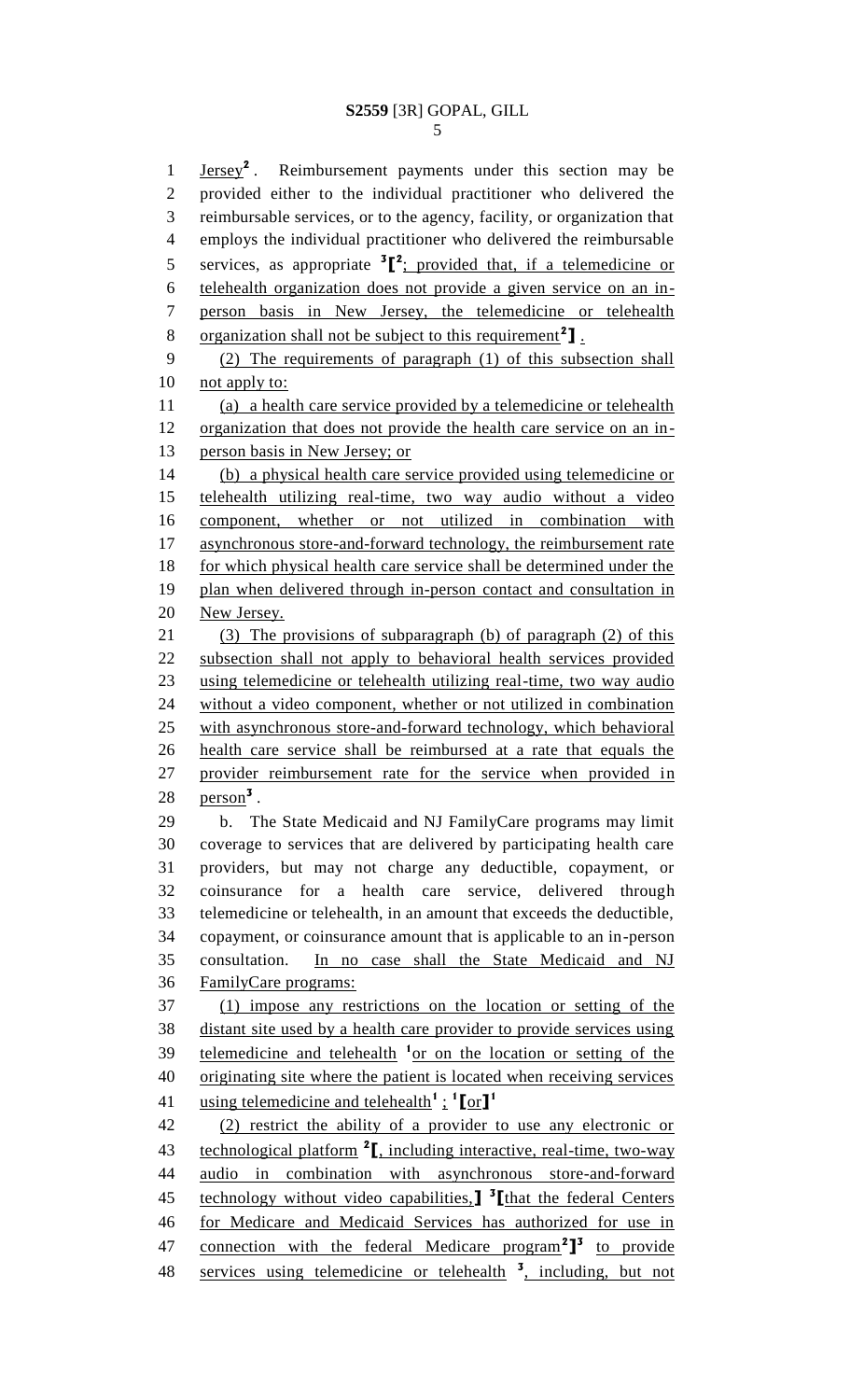limited to, interactive, real-time, two-way audio, which may be used 2 in combination with asynchronous store-and-forward technology without video capabilities, to provide services using telemedicine or telehealth**<sup>3</sup> <sup>2</sup>** , provided**<sup>2</sup>** that **<sup>2</sup> [**: 5 (a)  $\text{I}$  the platform<sup>2</sup> <sup>3</sup> used :  $\frac{(a)^3}{a}$  allows the provider to meet the same standard of care as would be provided if the services were provided in person **<sup>2</sup> [**; and (b) is compliant with the requirements of the federal health privacy rule set forth at 45 CFR Parts 160 and 164**] 2 1** ; **3 [**or**]** and (b) is compliant with the requirements of the federal health privacy rule set forth at 45 CFR Parts 160 and 164; **3** (3) deny coverage for or refuse to provide reimbursement for routine patient monitoring performed using telemedicine and telehealth, including remote monitoring of a patient's vital signs 15 and routine check-ins with the patient to monitor the patient's status 16 and condition, if coverage and reimbursement would be provided if 17 those services are provided in person<sup>1</sup><sup>3</sup>; or (4) limit coverage only to services delivered by select third 19 party telemedicine or telehealth organizations<sup>3</sup>. c. Nothing in this section shall be construed to: (1) prohibit the State Medicaid or NJ FamilyCare programs from providing coverage for only those services that are medically necessary, subject to the terms and conditions of the recipient's benefits plan; or (2) allow the State Medicaid or NJ FamilyCare programs to require a benefits recipient to use telemedicine or telehealth in lieu of obtaining an in-person service from a participating health care 28 provider  ${}^{3}$  $[{}^{2}$ or**]**; 29 (3)<sup>3</sup> allow the State Medicaid or NJ FamilyCare programs to impose more stringent utilization management requirements on the provision of services using telemedicine and telehealth than apply 32 when those services are provided in person<sup>2</sup><sup>3</sup>; or (4) allow the State Medicaid or NJ FamilyCare programs to impose any other requirements for the use of telemedicine or telehealth to provide a health care service that are more restrictive than the requirements that apply when the service is provided in person**<sup>3</sup>** . d. The Commissioner of Human Services, in consultation with the Commissioner of Children and Families, shall apply for such State plan amendments or waivers as may be necessary to implement the provisions of this section and to secure federal financial participation for State expenditures under the federal Medicaid program and Children's Health Insurance Program. e. As used in this section: "Asynchronous store-and-forward" means the same as that term is defined by section 1 of P.L.2017, c.117 (C.45:1-61). "Benefits recipient" or "recipient" means a person who is eligible for, and who is receiving, hospital or medical benefits under the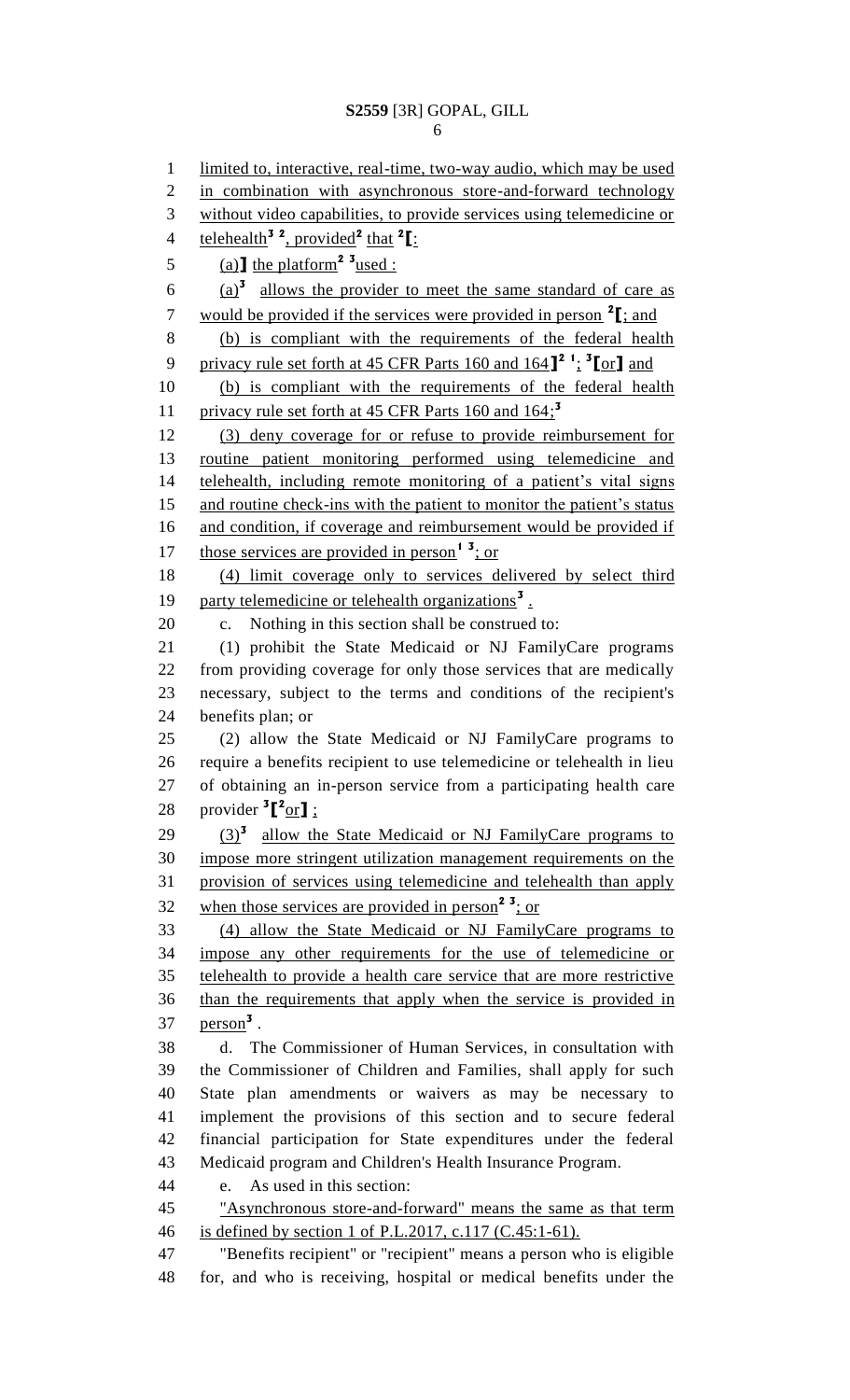State Medicaid program established pursuant to P.L.1968, c.413 (C.30:4D-1 et seq.), or under the NJ FamilyCare program established pursuant to P.L.2005, c.156 (C.30:4J-8 et al.), as appropriate. "Distant site" means the same as that term is defined by section 1 6 of P.L.2017, c.117 (C.45:1-61). <sup>1</sup> "Originating site" means the same as that term is defined by section 1 of P.L.2017, c.117 (C.45:1-61).**<sup>1</sup>** "Participating health care provider" means a licensed or certified health care provider who is registered to provide health care services to benefits recipients under the State Medicaid or NJ FamilyCare programs, as appropriate. "Telehealth" means the same as that term is defined by section 1 of P.L.2017, c.117 (C.45:1-61). "Telemedicine" means the same as that term is defined by section 1 of P.L.2017, c.117 (C.45:1-61). <sup>2</sup> Telemedicine or telehealth organization" means the same as that term is defined by section 1 of P.L.2017, c.117 (C.45:1-61).**<sup>2</sup>** (cf: P.L.2017, c.117, s.7) 3. Section 2 of P.L.2017, c.117 (C.45:1-62) is amended to read as follows: 2. a. Unless specifically prohibited or limited by federal or State law, a health care provider who establishes a proper provider- patient relationship with a patient may remotely provide health care 26 services to a patient through the use of telemedicine <sup>1</sup><sub>L, regardless</sub> of whether the health care provider is located in New Jersey at the 28 ime the remote health care services are provided  $\mathbf{I}^1$ . A health care provider may also engage in telehealth as may be necessary to support and facilitate the provision of health care services to 31 patients.  $\frac{3}{{\text{Nothing in P.L.2017, c.117 (C.45:1-61 et al.) shall be}}}$  construed to restrict the right of a patient to receive health care services on an in-person basis upon request, and no patient shall be required to engage in a telemedicine or telehealth encounter to receive health care services if those same services are available, in person, from a provider that is reasonably accessible to the patient.**<sup>3</sup>** b. Any health care provider who uses telemedicine or engages in telehealth while providing health care services to a patient, shall: (1) be validly licensed, certified, or registered, pursuant to Title 45 of the Revised Statutes, to provide such services in the State of New Jersey; (2) remain subject to regulation by the appropriate New Jersey State licensing board or other New Jersey State professional regulatory entity; (3) act in compliance with existing requirements regarding the maintenance of liability insurance; and (4) remain subject to New Jersey jurisdiction if either the patient or the provider is located in New Jersey at the time services are provided.

47 c. (1) Telemedicine services  $\textbf{1}$  [shall]  $\text{max}_{1}$  be provided using 48 interactive, real-time, two-way communication technologies <sup>1</sup>or,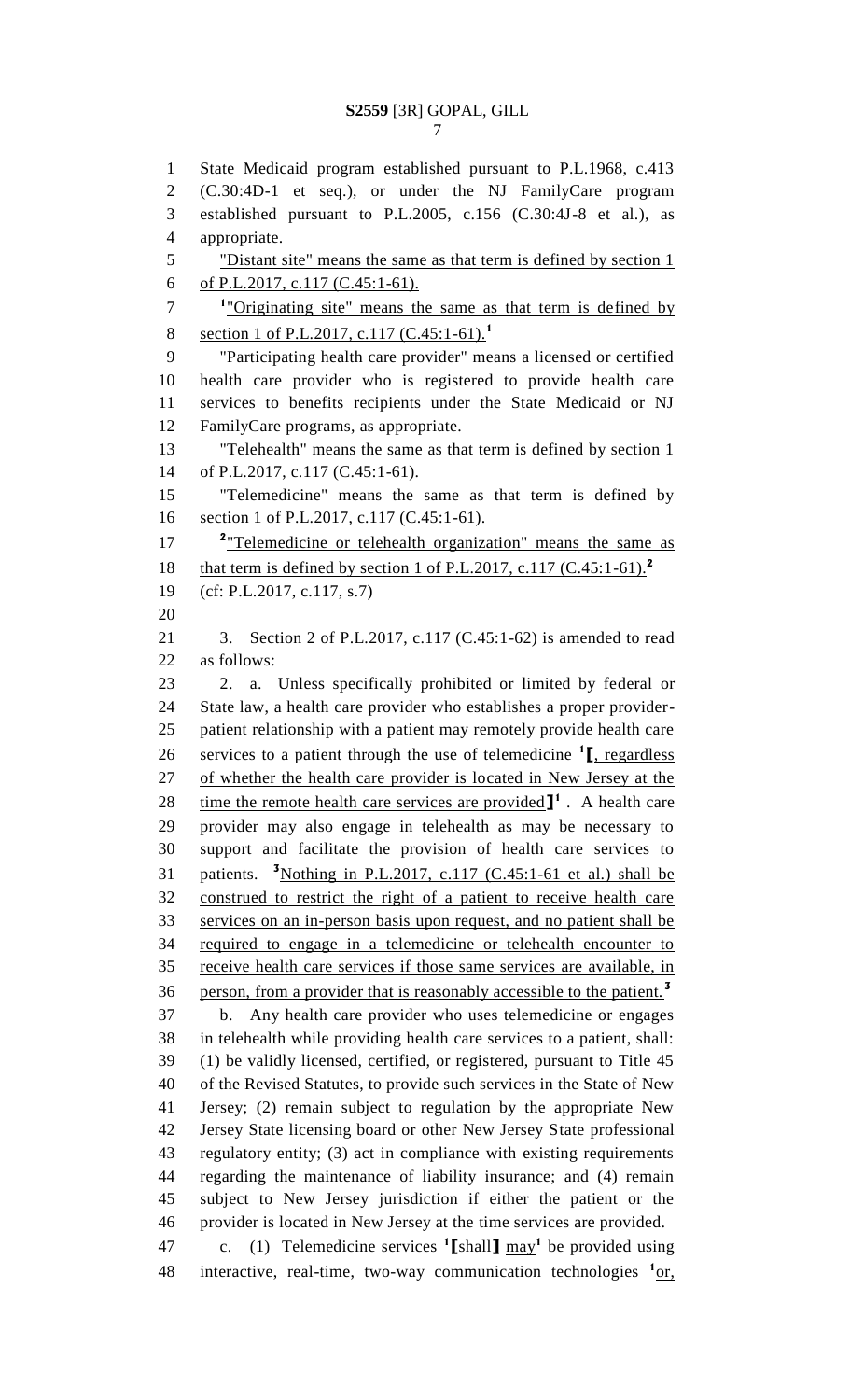1 subject to the requirements of paragraph (2) of this paragraph, 2 asynchronous store-and-forward technology<sup>1</sup>.

3 (2) A health care provider engaging in telemedicine or telehealth may use asynchronous store-and-forward technology **<sup>1</sup>** 4 **[**to 5 allow for the electronic transmission of images, diagnostics, data, 6 and medical information; except that the health care provider may 7 use interactive, real-time, two-way audio in combination with 8 asynchronous store-and-forward technology, without video 9 capabilities, 1 to provide services<sup>1</sup> <sup>2</sup> with or without the use of 10 interactive, real-time, two-way audio<sup>2</sup> if, after accessing and 11 reviewing the patient's medical records, the provider determines 12 that the provider is able to meet the same standard of care as if the health care services were being provided in person  $\frac{1 \text{ and } 2 \text{ informs}}{2}$ 13 14 **the patient <sup>2</sup> [concurs, in writing, in the provider's assessment that** 15 the provider will be able to meet in-person standard of care 16 requirements when using asynchronous store-and forward 17 **Lee the leave of the set of the telemedicine technology<sup>1</sup> ]** of this determination at the outset of the telemedicine or telehealth encounter.**<sup>2</sup>** 18 19 (3)  $\frac{3}{a}$  At the time the patient requests health care services to 20 be provided using telemedicine or telehealth, the patient shall be 21 clearly advised that the telemedicine or telehealth encounter may be 22 with a health care provider who is not a physician, and that the 23 patient may specifically request that the telemedicine or telehealth 24 encounter be scheduled with a physician. If the patient requests that 25 the telemedicine or telehealth encounter be with a physician, the 26 encounter shall be scheduled with a physician. (b)**<sup>3</sup>**  $27$   $(b)^3$  The identity, professional credentials, and contact 28 information of a health care provider providing telemedicine or 29 telehealth services shall be made available to the patient <sup>2</sup> at the time 30 the patient schedules services to be provided using telemedicine or 31 **telehealth,**  $\frac{3}{\pi}$  **[**except that, if the identity of the provider is not known 32 at the time the services are scheduled, this information**]** if available, 33 or upon confirmation of the scheduled telemedicine or telehealth 34 encounter, and<sup>3</sup> shall be made available to the patient<sup>2</sup> during and 35 after the provision of services  ${}^{3}$  $[{}^{2}$ , and, at the time the services are 36 scheduled, the patient shall be advised that the health care provider who provides services may not be a physician**<sup>2</sup> ] 3** 37 . The contact 38 information shall enable the patient to contact the health care 39 provider, or a substitute health care provider authorized to act on 40 behalf of the provider who provided services, for at least 72 hours 41 following the provision of services. <sup>1</sup>If the health care provider is

not a physician, **<sup>2</sup>** 42 **[**the health care provider shall request from the patient, prior to the start of the telemedicine or telehealth encounter, an affirmative written acknowledgement that the patient understands the provider is not a physician and would still like to proceed with the encounter**]** and the patient requests that the 47 services be provided by a physician, the health care provider shall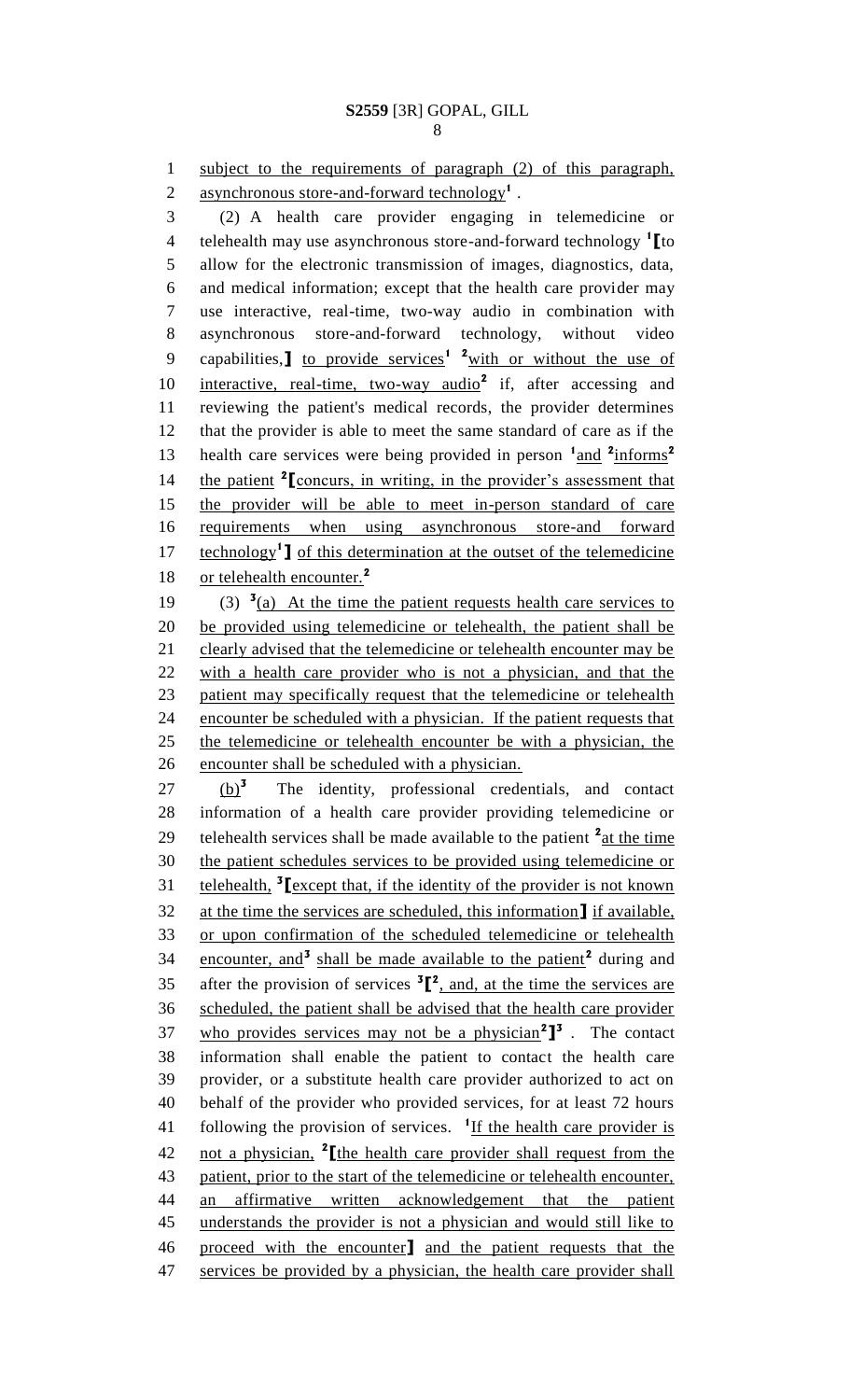assist the patient with scheduling a telemedicine or telehealth encounter with a physician**<sup>2</sup>** . **1** 

 (4) A health care provider engaging in telemedicine or telehealth shall review the medical history and any medical records provided by the patient. For an initial encounter with the patient, the provider shall review the patient's medical history and medical records prior to initiating contact with the patient, as required pursuant to paragraph (3) of subsection a. of section 3 of P.L.2017, c.117 (C.45:1-63). In the case of a subsequent telemedicine or telehealth encounter conducted pursuant to an ongoing provider- patient relationship, the provider may review the information prior to initiating contact with the patient or contemporaneously with the telemedicine or telehealth encounter.

 (5) Following the provision of services using telemedicine or telehealth, the patient's medical information shall be **<sup>2</sup> [**made available to the patient upon the patient's request, and, with the 17 patient's affirmative consent, net entered into the patient's <sup>3</sup> medical record, whether the medical record is a physical record, an**<sup>3</sup>** 19 electronic health record <sup>3</sup>, or both,<sup>3</sup> and, if so requested to by the  $\frac{\text{patient}}{2}$   $\frac{3}{4}$  forwarded directly to the patient's primary care provider  $\binom{2}{1}$ ,  $\binom{2}{1}$  health care provider of record  $\binom{2}{1}$ , or, upon request by the 22 patient, to  $\int$  or any<sup>2</sup> other health care providers  $\frac{2}{\text{as}}$  may be specified 23 by the patient<sup>2</sup>. For patients without a primary care provider or other health care provider of record, the health care provider engaging in telemedicine or telehealth may advise the patient to contact a primary care provider, and, upon request by the patient, 27 <sup>2</sup> shall<sup>2</sup> assist the patient with locating a primary care provider or other in-person medical assistance that, to the extent possible, is located within reasonable proximity to the patient. The health care provider engaging in telemedicine or telehealth shall also refer the patient to appropriate follow up care where necessary, including 32 making appropriate referrals for <sup>2</sup>in-person care or<sup>2</sup> emergency or **[**complimentary**]** complementary**<sup>3</sup>** care, if needed. Consent may be oral, written, or digital in nature, provided that the chosen method of consent is deemed appropriate under the standard of care.

 d. (1) Any health care provider providing health care services using telemedicine or telehealth shall be subject to the same standard of care or practice standards as are applicable to in-person settings. If telemedicine or telehealth services would not be consistent with this standard of care, the health care provider shall direct the patient to seek in-person care.

 (2) Diagnosis, treatment, and consultation recommendations, including discussions regarding the risk and benefits of the patient's treatment options, which are made through the use of telemedicine or telehealth, including the issuance of a prescription based on a telemedicine or telehealth encounter, shall be held to the same standard of care or practice standards as are applicable to in-person settings. Unless the provider has established a proper provider-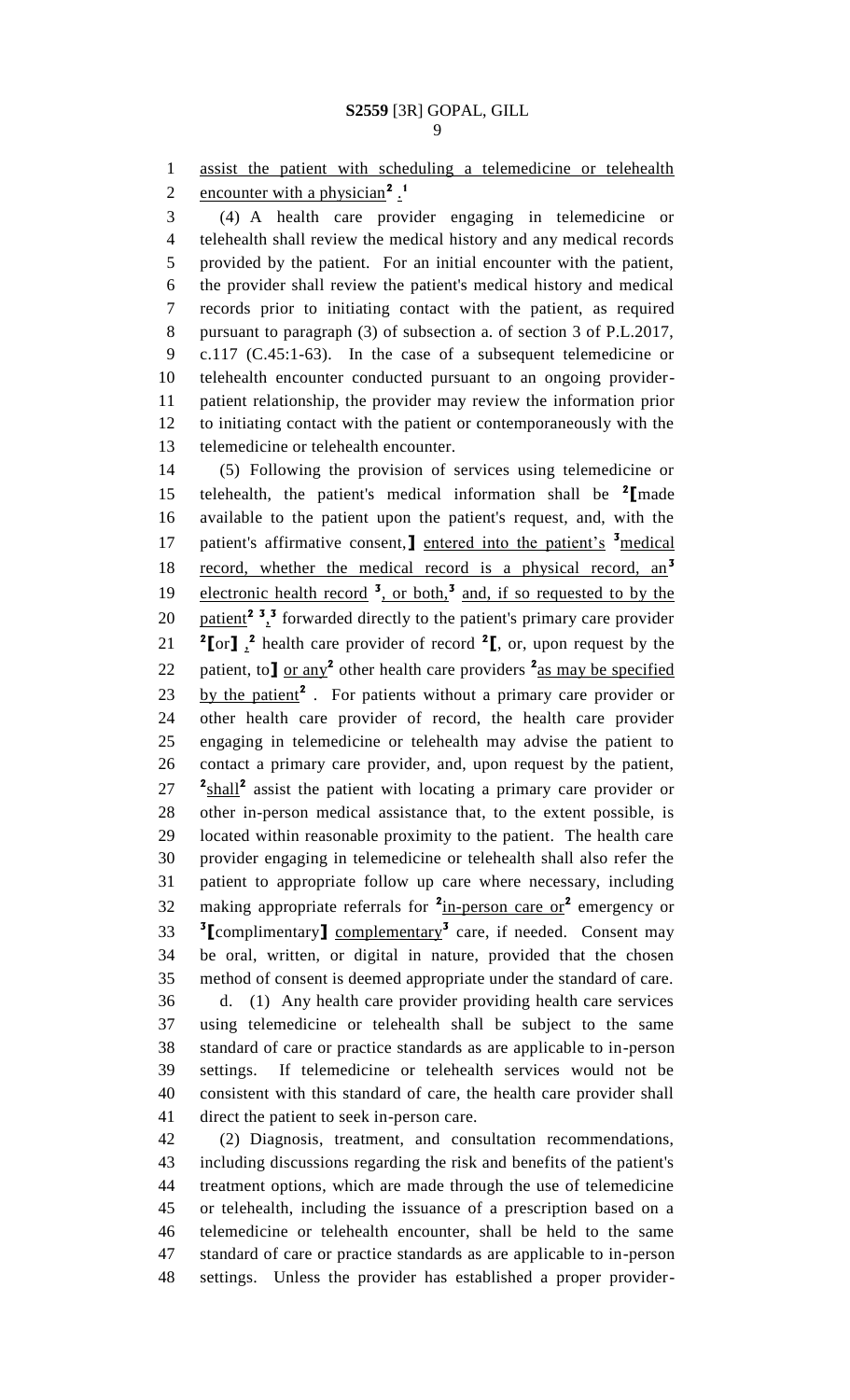patient relationship with the patient, a provider shall not issue a prescription to a patient based solely on the responses provided in 3 an online <sup>1</sup>static<sup>1</sup> questionnaire.

<sup>1</sup>(3) In the event that a mental health screener, screening service, 5 or screening psychiatrist subject to the provisions of P.L.1987, c.116 (C.30:4-27.1 et seq.) determines that an in-person psychiatric evaluation is necessary to meet standard of care requirements, or in the event that a patient requests an in-person psychiatric evaluation in lieu of a psychiatric evaluation performed using telemedicine or telehealth, the mental health screener, screening service, or screening psychiatrist may nevertheless perform a psychiatric evaluation using telemedicine and telehealth if it is determined that the patient cannot be scheduled for an in-person psychiatric evaluation within the next 24 hours. Nothing in this paragraph shall be construed to prevent a patient who receives a psychiatric evaluation using telemedicine and telehealth as provided in this paragraph from receiving a subsequent, in-person psychiatric evaluation in connection with the same treatment event, provided 19 that the subsequent in-person psychiatric evaluation is necessary to meet standard of care requirements for that patient.**<sup>1</sup>** 

 e. The prescription of Schedule II controlled dangerous substances through the use of telemedicine or telehealth shall be authorized only after an initial in-person examination of the patient, as provided by regulation, and a subsequent in-person visit with the patient shall be required every three months for the duration of time that the patient is being prescribed the Schedule II controlled dangerous substance. However, the provisions of this subsection shall not apply, and the in-person examination or review of a patient shall not be required, when a health care provider is prescribing a stimulant which is a Schedule II controlled dangerous substance for use by a minor patient under the age of 18, provided that the health care provider is using interactive, real-time, two-way audio and video technologies when treating the patient and the health care provider has first obtained written consent for the waiver of these in-person examination requirements from the minor patient's parent or guardian.

 f. A mental health screener, screening service, or screening psychiatrist subject to the provisions of P.L.1987, c.116 (C.30:4- 27.1 et seq.):

 (1) shall not be required to obtain a separate authorization in order to engage in telemedicine or telehealth for mental health screening purposes; and

 (2) shall not be required to request and obtain a waiver from existing regulations, prior to engaging in telemedicine or telehealth. g. A health care provider who engages in telemedicine or telehealth, as authorized by P.L.2017, c.117 (C.45:1-61 et al.), shall maintain a complete record of the patient's care, and shall comply with all applicable State and federal statutes and regulations for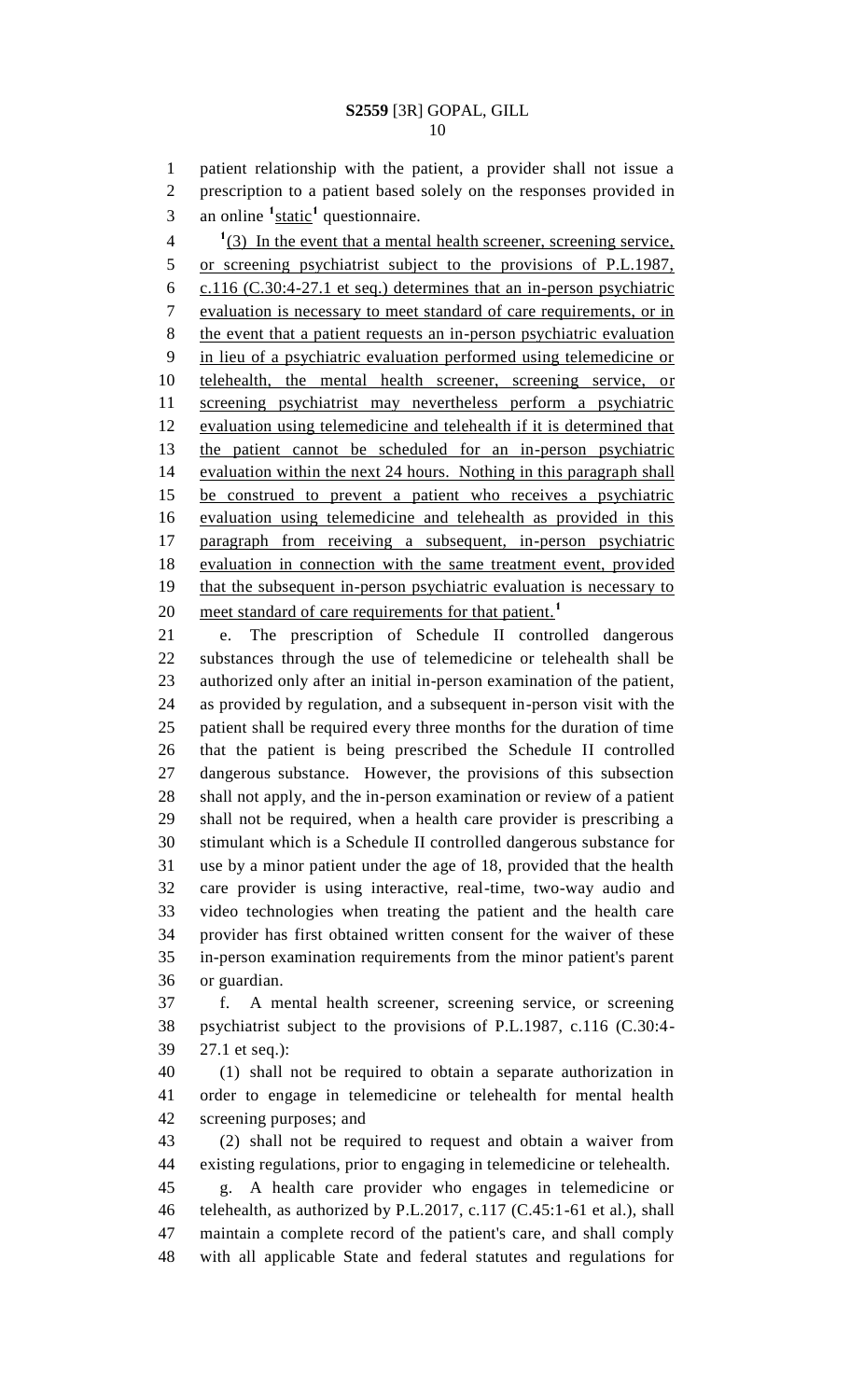recordkeeping, confidentiality, and disclosure of the patient's medical record.

 h. A health care provider shall not be subject to any professional disciplinary action under Title 45 of the Revised Statutes solely on the basis that the provider engaged in telemedicine or telehealth pursuant to P.L.2017, c.117 (C.45:1- 61 et al.).

 i. (1) In accordance with the "Administrative Procedure Act," P.L.1968, c.410 (C.52:14B-1 et seq.), the State boards or other entities that, pursuant to Title 45 of the Revised Statutes, are responsible for the licensure, certification, or registration of health care providers in the State, shall each adopt rules and regulations that are applicable to the health care providers under their respective jurisdictions, as may be necessary to implement the provisions of this section and facilitate the provision of telemedicine and telehealth services. Such rules and regulations shall, at a minimum:

 (a) include best practices for the professional engagement in telemedicine and telehealth;

 (b) ensure that the services patients receive using telemedicine or telehealth are appropriate, medically necessary, and meet current quality of care standards;

 (c) include measures to prevent fraud and abuse in connection with the use of telemedicine and telehealth, including requirements concerning the filing of claims and maintaining appropriate records of services provided; and

 (d) provide substantially similar metrics for evaluating quality of care and patient outcomes in connection with services provided using telemedicine and telehealth as currently apply to services provided in person.

 (2) In no case shall the rules and regulations adopted pursuant to paragraph (1) of this subsection require a provider to conduct an initial in-person visit with the patient as a condition of providing services using telemedicine or telehealth.

 (3) The failure of any licensing board to adopt rules and regulations pursuant to this subsection shall not have the effect of delaying the implementation of this act, and shall not prevent health care providers from engaging in telemedicine or telehealth in accordance with the provisions of this act and the practice act applicable to the provider's professional licensure, certification, or registration.

(cf: P.L.2017, c.117, s.2)

 4. Section 9 of P.L.2017, c.117 (C.52:14-17.29w) is amended to read as follows:

46 9. a.  $\frac{3(1)^3}{2}$  The State Health Benefits Commission shall ensure that every contract purchased thereby, which provides hospital and medical expense benefits, additionally provides coverage and 49 payment for <sup>2</sup>[<sup>1</sup> all forms of<sup>1</sup><sup>2</sup> physical and behavioral<sup>1</sup> health care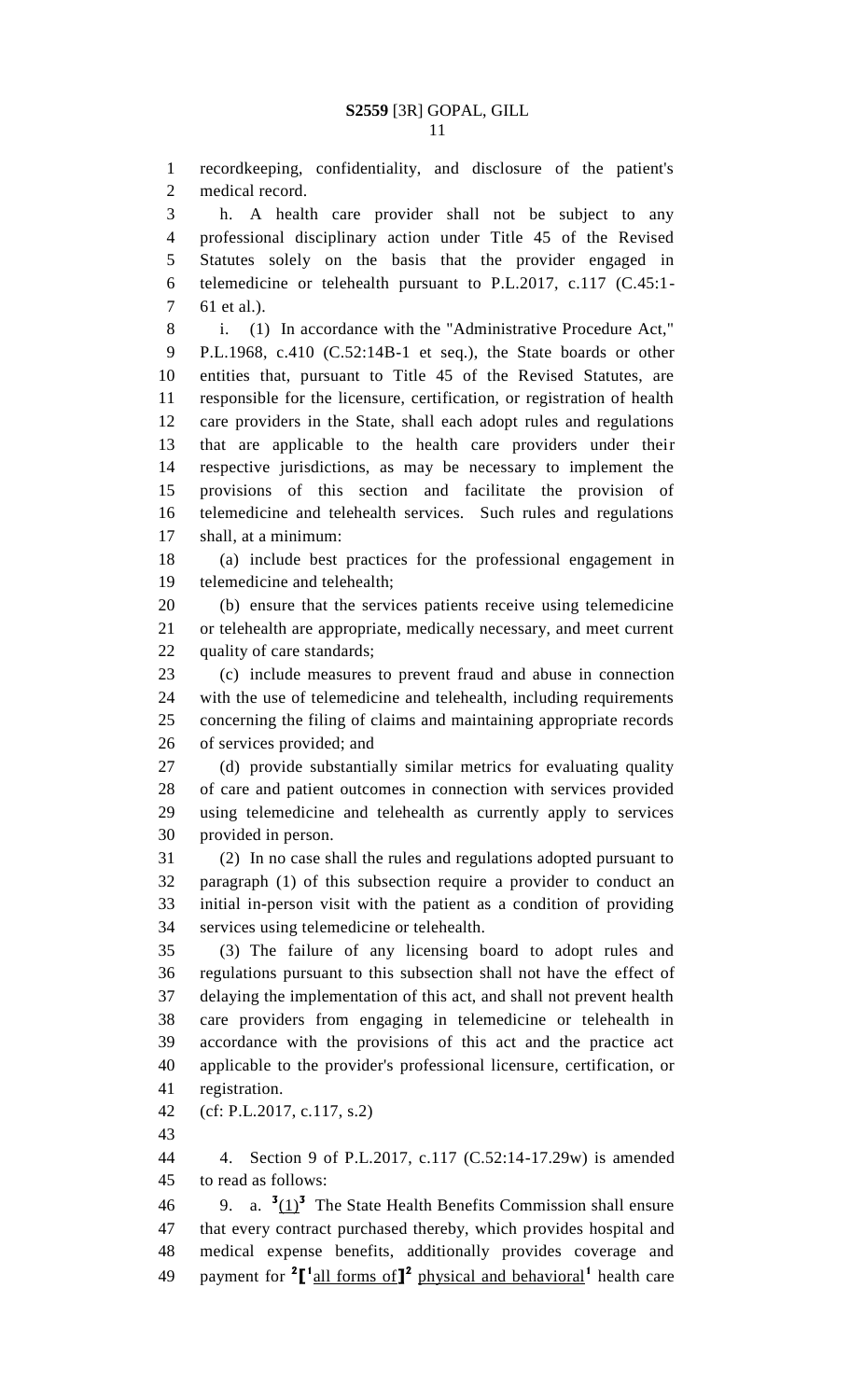services delivered to a covered person through telemedicine or telehealth, on the same basis as, and at a provider reimbursement rate that **[**does not exceed**]** equals the provider reimbursement rate that is applicable, when the services are delivered through in-person 5 contact and consultation in New Jersey <sup>2</sup>, provided the services are otherwise covered under the contract when delivered through inperson contact and consultation in New Jersey**<sup>2</sup>** . Reimbursement payments under this section may be provided either to the individual practitioner who delivered the reimbursable services, or to the agency, facility, or organization that employs the individual practitioner who delivered the reimbursable services, as appropriate 12 <sup>3</sup><sup>[2</sup>; provided that, if a telemedicine or telehealth organization does not provide a given service on an in-person basis in New Jersey, the telemedicine or telehealth organization shall not be subject to this  $\text{requirement}^2$ **]**. (2) The requirements of paragraph (1) of this subsection shall 17 not apply to: 18 (a) a health care service provided by a telemedicine or telehealth organization that does not provide the health care service on an in- person basis in New Jersey; or (b) a physical health care service provided using telemedicine or telehealth utilizing real-time, two way audio without a video component, whether or not utilized in combination with asynchronous store-and-forward technology, the reimbursement rate 25 for which physical health care service shall be determined under the plan when delivered through in-person contact and consultation in New Jersey. 28 (3) The provisions of subparagraph (b) of paragraph (2) of this subsection shall not apply to behavioral health services provided using telemedicine or telehealth utilizing real-time, two way audio without a video component, whether or not utilized in combination with asynchronous store-and-forward technology, which behavioral health care service shall be reimbursed at a rate that equals the provider reimbursement rate for the service when provided in person**<sup>3</sup>** . b. A health benefits contract purchased by the State Health Benefits Commission may limit coverage to services that are delivered by health care providers in the health benefits plan's network, but may not charge any deductible, copayment, or coinsurance for a health care service, delivered through telemedicine or telehealth, in an amount that exceeds the deductible, copayment, or coinsurance amount that is applicable to an in-person consultation. In no case shall a health benefits contract purchased 44 by the State Health Benefits Commission: (1) impose any restrictions on the location or setting of the distant site used by a health care provider to provide services using 47 telemedicine and telehealth <sup>1</sup> or on the location or setting of the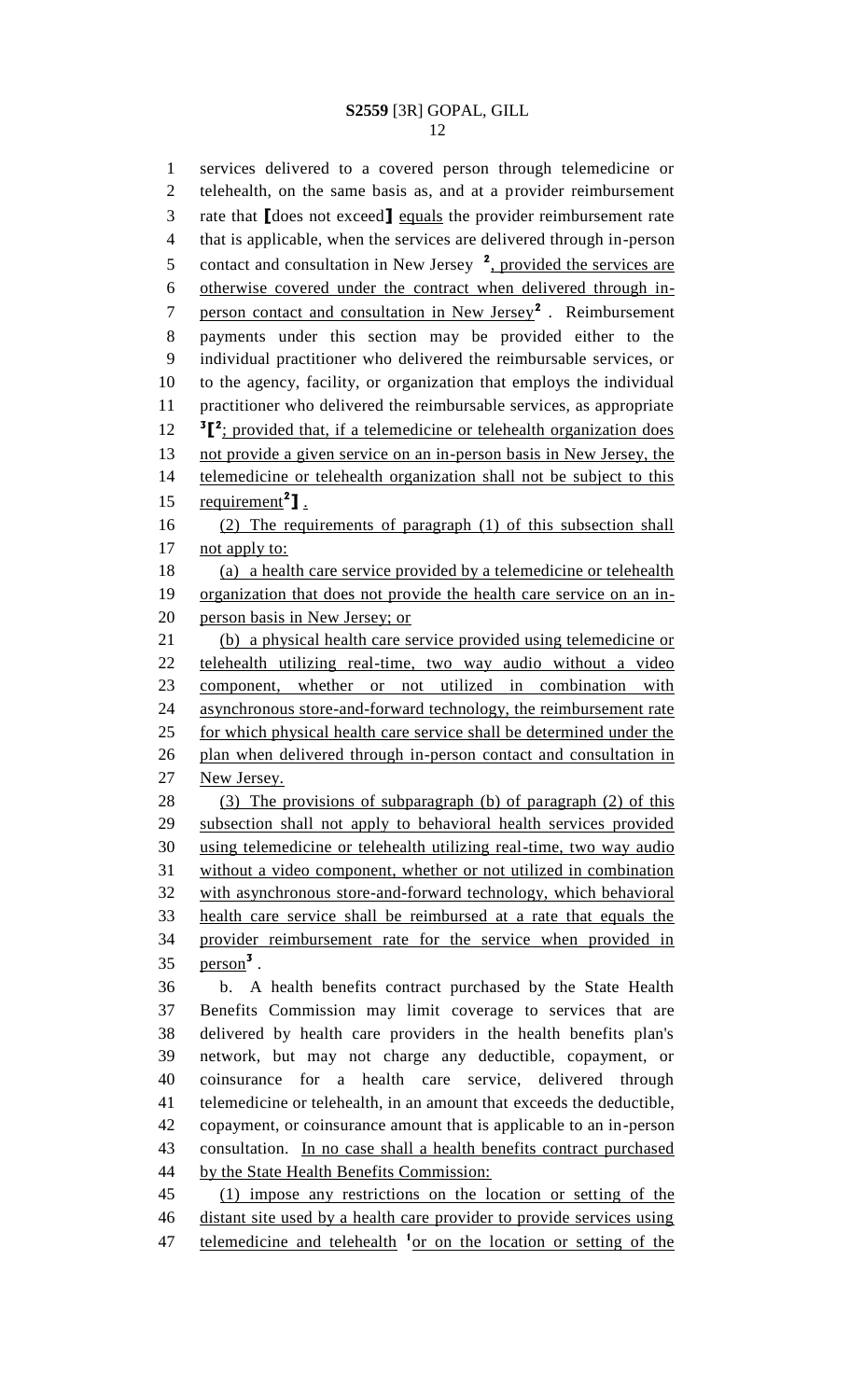originating site where the patient is located when receiving services using telemedicine and telehealth**<sup>1</sup>** ; **1 [**or**] 1** (2) restrict the ability of a provider to use any electronic or 4 technological platform <sup>2</sup><sub>L</sub> including interactive, real-time, two-way audio in combination with asynchronous store-and-forward technology without video capabilities,**] 3 [**that the federal Centers for Medicare and Medicaid Services has authorized for use in 8 connection with the federal Medicare program<sup>2</sup><sup>1</sup> to provide 9 services using telemedicine or telehealth <sup>3</sup>, including, but not limited to, interactive, real-time, two-way audio, which may be used in combination with asynchronous store-and-forward technology without video capabilities, to provide services using telemedicine or 13 **telehealth**<sup>3</sup><sup>2</sup>, provided<sup>2</sup> that <sup>2</sup>[: 14 (a)  $\text{the platform}^2$  <sup>3</sup> used :  $(a)$ <sup>3</sup> allows the provider to meet the same standard of care as 16 would be provided if the services were provided in person  $2\text{I}$ ; and (b) is compliant with the requirements of the federal health privacy rule set forth at 45 CFR Parts 160 and 164**] 2 1** ; **3 [**or**]** and (b) is compliant with the requirements of the federal health privacy rule set forth at 45 CFR Parts 160 and 164; **3** (3) deny coverage for or refuse to provide reimbursement for routine patient monitoring performed using telemedicine and telehealth, including remote monitoring of a patient's vital signs 24 and routine check-ins with the patient to monitor the patient's status 25 and condition, if coverage and reimbursement would be provided if 26 those services are provided in person<sup>1</sup><sup>3</sup>: (4) use telemedicine or telehealth to satisfy network adequacy requirements with regard to a health care service; or (5) limit coverage only to services delivered by select third 30 party telemedicine or telehealth organizations<sup>3</sup>. c. Nothing in this section shall be construed to: (1) prohibit a health benefits contract from providing coverage for only those services that are medically necessary, subject to the terms and conditions of the covered person's health benefits plan; or (2) allow the State Health Benefits Commission, or a contract purchased thereby, to require a covered person to use telemedicine or telehealth in lieu of receiving an in-person service from an in-38 network provider <sup>3</sup><sup>[2</sup>or]; 39 (3)<sup>3</sup> allow the State Health Benefits Commission, or a contract purchased thereby, to impose more stringent utilization management requirements on the provision of services using telemedicine and telehealth than apply when those services are provided in person**<sup>2</sup> <sup>3</sup>** ; or (4) allow State Health Benefits Commission, or a contract 45 purchased thereby, to impose any other requirements for the use of telemedicine or telehealth to provide a health care service that are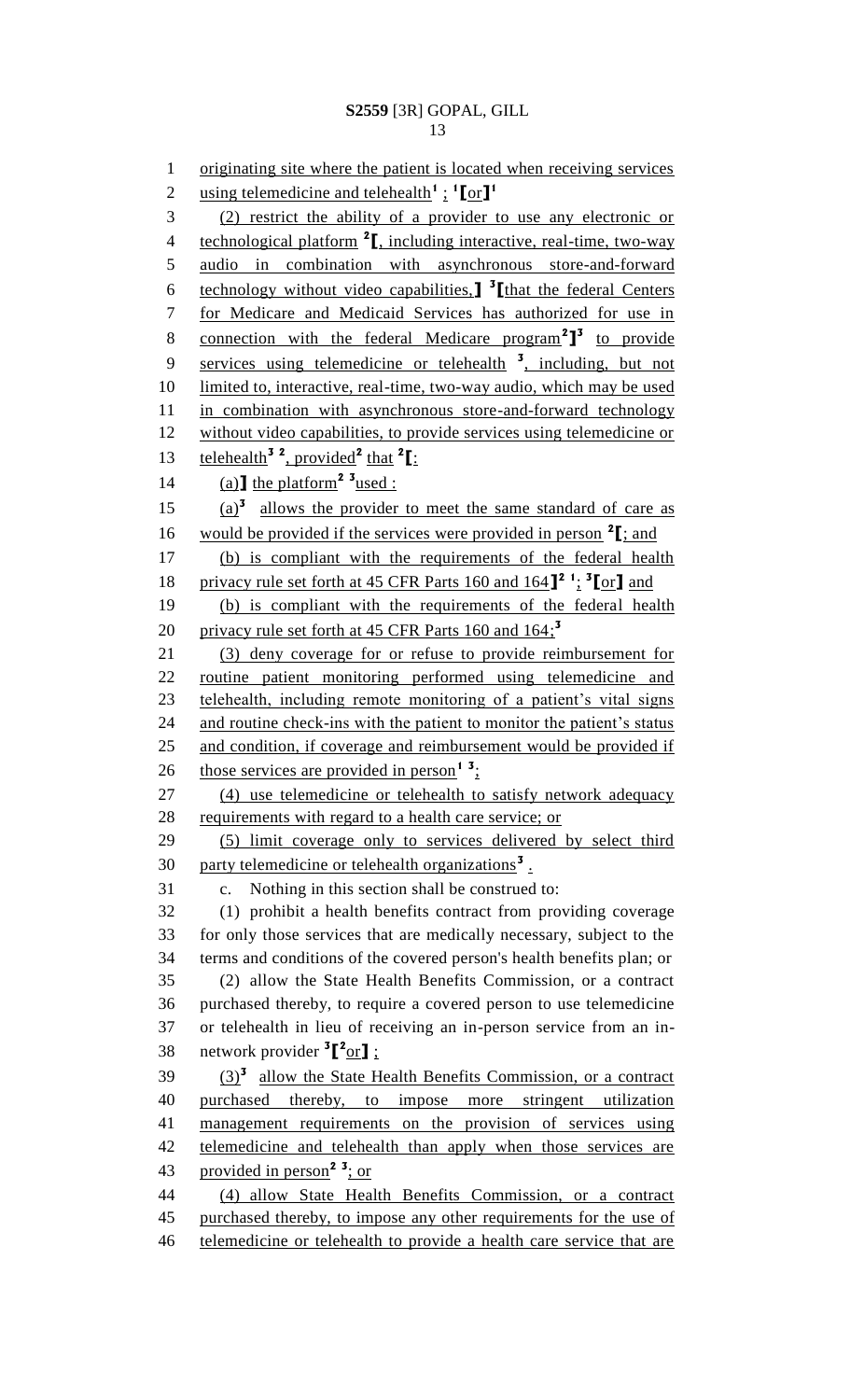```
1 more restrictive than the requirements that apply when the service is
 2 provided in person<sup>3</sup>.
 3 d. The State Health Benefits Commission shall adopt rules and 
 4 regulations, pursuant to the "Administrative Procedure Act," 
 5 P.L.1968, c.410 (C.52:14B-1 et seq.), to implement the provisions 
 6 of this section.
 7 e. As used in this section: 
 8 "Asynchronous store-and-forward" means the same as that term 
9 is defined by section 1 of P.L.2017, c.117 (C.45:1-61).
10 "Distant site" means the same as that term is defined by section 1
11 of P.L.2017, c.117 (C.45:1-61).
12 <sup>1</sup> "Originating site" means the same as that term is defined by
     section 1 of P.L.2017, c.117 (C.45:1-61).1
13
14 "Telehealth" means the same as that term is defined by section 1 
15 of P.L.2017, c.117 (C.45:1-61).
16 "Telemedicine" means the same as that term is defined by 
17 section 1 of P.L.2017, c.117 (C.45:1-61).
18 <sup>2</sup> Telemedicine or telehealth organization" means the same as
     that term is defined by section 1 of P.L.2017, c.117 (C.45:1-61).2
19
20 (cf: P.L.2017, c.117, s.9)
21
22 5. Section 10 of P.L.2017, c.117 (C.52:14-17.46.6h) is 
23 amended to read as follows:
        10. a. \frac{3(1)^3}{2}24 10. a. (1)^3 The School Employees' Health Benefits
25 Commission shall ensure that every contract purchased thereby, 
26 which provides hospital and medical expense benefits, additionally 
provides coverage and payment for 2
[
1
all forms of]
2
27 physical and 
28 behavioral<sup>1</sup> health care services delivered to a covered person
29 through telemedicine or telehealth, on the same basis as, and at a 
30 provider reimbursement rate that [does not exceed] equals the 
31 provider reimbursement rate that is applicable, when the services 
32 are delivered through in-person contact and consultation in New 
33 Jersey <sup>2</sup>, provided the services are otherwise covered under the
34 contract when delivered through in-person contact and consultation 
35 in New Jersey<sup>2</sup>. Reimbursement payments under this section may
36 be provided either to the individual practitioner who delivered the 
37 reimbursable services, or to the agency, facility, or organization that 
38 employs the individual practitioner who delivered the reimbursable 
39 services, as appropriate {}^{3}[{}^{2}; provided that, if a telemedicine or
40 telehealth organization does not provide a given service on an in-
41 person basis in New Jersey, the telemedicine or telehealth 
42 organization shall not be subject to this requirement<sup>2</sup>].
43 (2) The requirements of paragraph (1) of this subsection shall 
44 not apply to:
45 (a) a health care service provided by a telemedicine or telehealth 
46 organization that does not provide the health care service on an in-
47 person basis in New Jersey; or
```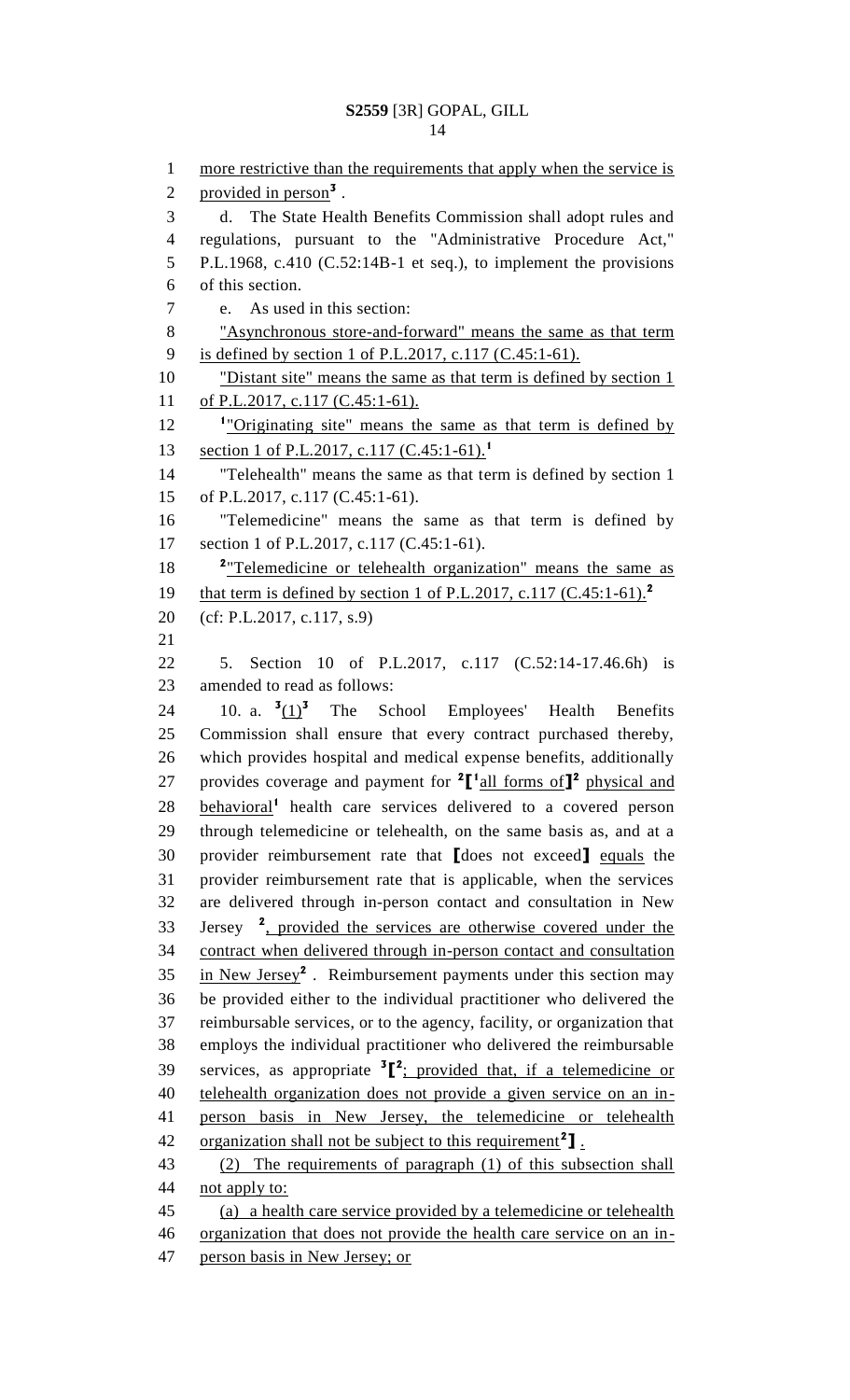(b) a physical health care service provided using telemedicine or telehealth utilizing real-time, two way audio without a video component, whether or not utilized in combination with asynchronous store-and-forward technology, the reimbursement rate for which physical health care service shall be determined under the plan when delivered through in-person contact and consultation in New Jersey. (3) The provisions of subparagraph (b) of paragraph (2) of this subsection shall not apply to behavioral health services provided using telemedicine or telehealth utilizing real-time, two way audio without a video component, whether or not utilized in combination with asynchronous store-and-forward technology, which behavioral health care service shall be reimbursed at a rate that equals the provider reimbursement rate for the service when provided in **person**<sup>3</sup>. b. A health benefits contract purchased by the School Employees' Health Benefits Commission may limit coverage to services that are delivered by health care providers in the health benefits plan's network, but may not charge any deductible, copayment, or coinsurance for a health care service, delivered through telemedicine or telehealth, in an amount that exceeds the deductible, copayment, or coinsurance amount that is applicable to an in-person consultation. In no case shall a health benefits 24 contract purchased by the School Employees' Health Benefits Commission: (1) impose any restrictions on the location or setting of the 27 distant site used by a health care provider to provide services using 28 telemedicine and telehealth <sup>1</sup> or on the location or setting of the originating site where the patient is located when receiving services using telemedicine and telehealth<sup>1</sup>:  $\frac{1}{2}$ [or]<sup>1</sup> (2) restrict the ability of a provider to use any electronic or 32 technological platform <sup>2</sup>, including interactive, real-time, two-way audio in combination with asynchronous store-and-forward technology without video capabilities,**] 3 [**that the federal Centers for Medicare and Medicaid Services has authorized for use in 36 connection with the federal Medicare program<sup>2</sup><sup>3</sup> to provide 37 services using telemedicine or telehealth <sup>3</sup>, including, but not limited to, interactive, real-time, two-way audio, which may be used in combination with asynchronous store-and-forward technology without video capabilities, to provide services using telemedicine or telehealth**<sup>3</sup> <sup>2</sup>** , provided**<sup>2</sup>** that **<sup>2</sup> [**: 42 (a)  $\text{the platform}^2$  <sup>3</sup> used :  $(a)$ <sup>3</sup> allows the provider to meet the same standard of care as would be provided if the services were provided in person **<sup>2</sup> [**; and (b) is compliant with the requirements of the federal health privacy rule set forth at 45 CFR Parts 160 and 164**] 2 1** ; **3 [**or**]** and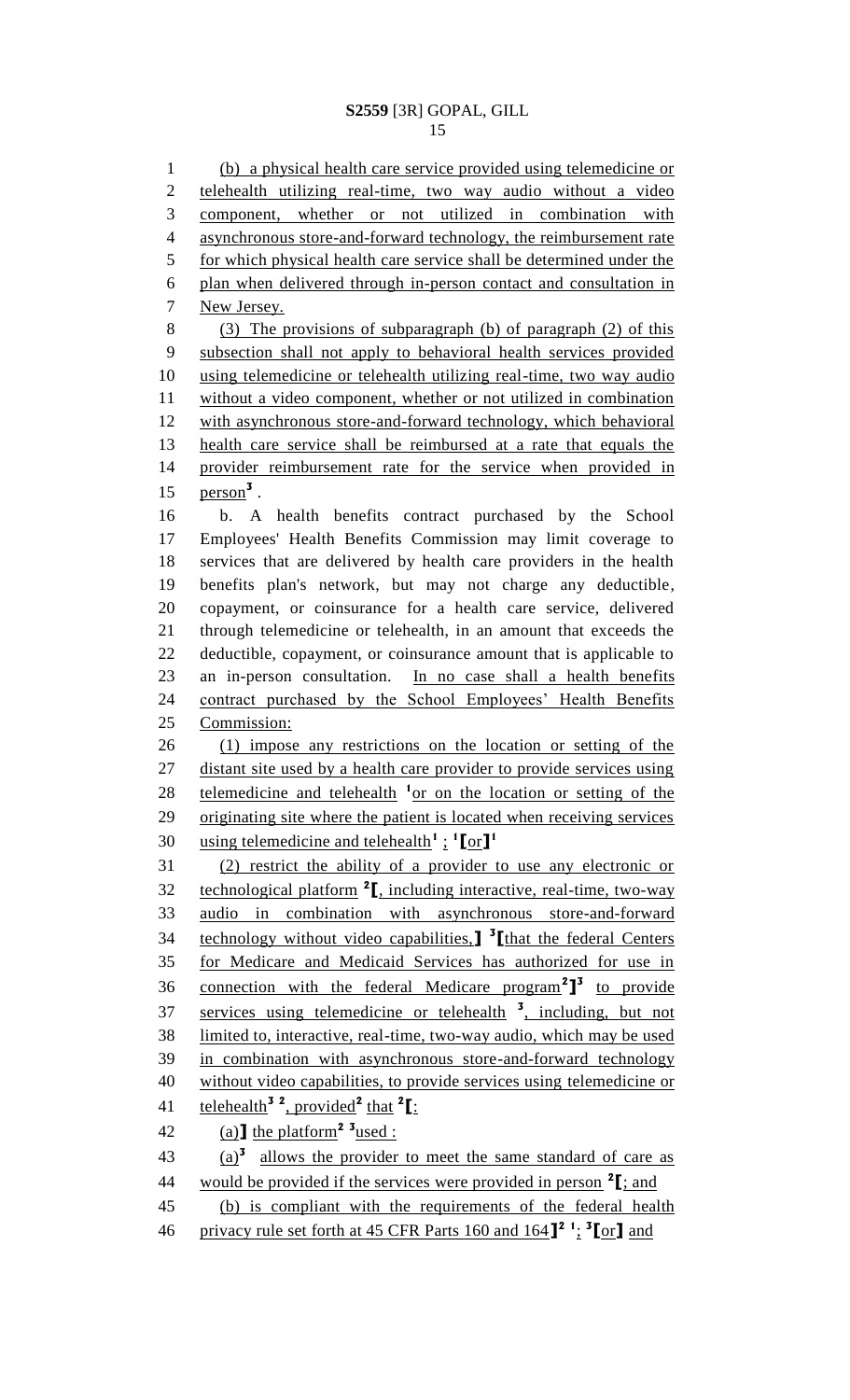(b) is compliant with the requirements of the federal health privacy rule set forth at 45 CFR Parts 160 and 164; **3** (3) deny coverage for or refuse to provide reimbursement for routine patient monitoring performed using telemedicine and telehealth, including remote monitoring of a patient's vital signs and routine check-ins with the patient to monitor the patient's status and condition, if coverage and reimbursement would be provided if 8 those services are provided in person<sup>1</sup><sup>3</sup>: (4) use telemedicine or telehealth to satisfy network adequacy 10 requirements with regard to a health care service; or (5) limit coverage only to services delivered by select third 12 party telemedicine or telehealth organizations<sup>3</sup>. c. Nothing in this section shall be construed to: (1) prohibit a health benefits contract from providing coverage for only those services that are medically necessary, subject to the terms and conditions of the covered person's health benefits plan; or (2) allow the School Employees' Health Benefits Commission, or a contract purchased thereby, to require a covered person to use telemedicine or telehealth in lieu of receiving an in-person service 20 from an in-network provider  ${}^{3}$  $[{}^{2}$ or $]$ ; 21 (3)<sup>3</sup> allow the School Employees' Health Benefits Commission, 22 or a contract purchased thereby, to impose more stringent utilization management requirements on the provision of services using telemedicine and telehealth than apply when those services are 25 provided in person<sup>2</sup><sup>3</sup>; or (4) allow the School Employees' Health Benefits Commission, 27 or a contract purchased thereby, to impose any other requirements for the use of telemedicine or telehealth to provide a health care 29 service that are more restrictive than the requirements that apply 30 when the service is provided in person<sup>3</sup>. d. The School Employees' Health Benefits Commission shall adopt rules and regulations, pursuant to the "Administrative Procedure Act," P.L.1968, c.410 (C.52:14B-1 et seq.), to implement the provisions of this section. e. As used in this section: "Asynchronous store-and-forward" means the same as that term is defined by section 1 of P.L.2017, c.117 (C.45:1-61). "Distant site" means the same as that term is defined by section 1 of P.L.2017, c.117 (C.45:1-61). "Originating site" means the same as that term is defined by section 1 of P.L.2017, c.117 (C.45:1-61).**<sup>1</sup>** "Telehealth" means the same as that term is defined by section 1 of P.L.2017, c.117 (C.45:1-61). "Telemedicine" means the same as that term is defined by section 1 of P.L.2017, c.117 (C.45:1-61). <sup>2</sup> Telemedicine or telehealth organization" means the same as that term is defined by section 1 of P.L.2017, c.117 (C.45:1-61).**<sup>2</sup>** (cf: P.L.2017, c.117, s.10)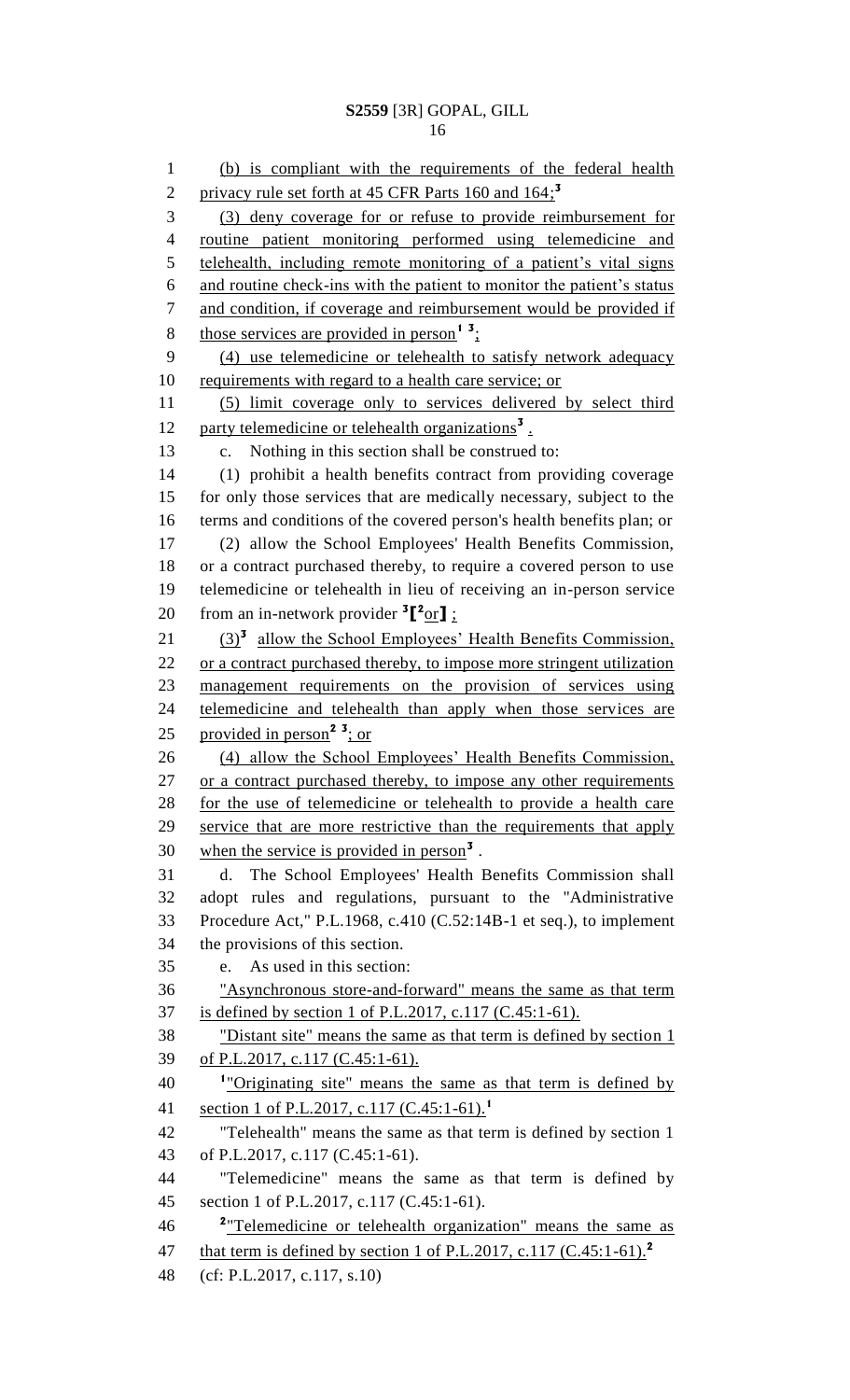1 <sup>3</sup><sup>[2</sup>6. (New section) The Commissioner of Banking and 2 Insurance shall conduct a study to determine whether telemedicine 3 and telehealth may be appropriately used to satisfy network 4 adequacy requirements applicable to health benefits plans in New Jersey. The commissioner shall prepare and submit a report to the Governor and, pursuant to section 2 of P.L.1991, c.164 (C.52:14- 7 19.1), to the Legislature, no later than one year after the effective date of this act outlining the commissioner's findings and any recommendations for legislation, administrative action, or other actions as the commissioner deems appropriate.**<sup>2</sup> ] 3** 12 <sup>5</sup><sub>6</sub>. (New section) a. A carrier that offers a health benefits plan 13 in this State shall provide coverage, without the imposition of any cost sharing requirements, including deductibles, copayments, or coinsurance, prior authorization requirements, or other medical management requirements, for the following items and services furnished during any portion of the federal state of emergency declared in response to the coronavirus disease 2019 (COVID-19) pandemic: (1) testing for COVID-19, provided that a health care 21 practitioner has issued a medical order for the testing; and (2) items and services furnished or provided to an individual during health care provider office visits, including in-person visits and telemedicine and telehealth encounters, urgency care center visits, and emergency department visits, that result in an order for 26 administration of a test for COVID-19. b. As used in this section, "carrier," means an insurance company, health service corporation, hospital service corporation, medical service corporation, or health maintenance organization authorized to issue health benefits plans in this State, and shall include the State Health Benefits Program and the School Employees' Health Benefits Program.**<sup>3</sup> 2 [**6.**]** 7.**<sup>2</sup>** The Commissioner of Human Services shall apply for such State plan amendments or waivers as may be necessary to implement the provisions of this act and to secure federal financial participation for State Medicaid expenditures under the federal Medicaid program. **2**<sup> $1$ </sup><sub> $\frac{1}{2}$ </sub> <sup>2</sup>  $\frac{1}{2}$  <sup>2</sup> There is appropriated from the General Fund to the Department of Human Services the sum of \$5,000,000 to establish a program under which health care providers that provide 43 telemedicine or telehealth services to patients who are enrolled in 44 the State Medicaid program can be reimbursed for the costs of **2 [**making telemedicine and telehealth technologies available to**]** 46 providing<sup>2</sup> those patients <sup>2</sup> with access, on a temporary or permanent 47 basis, to appropriate devices, programs, and technologies necessary to enable patients who do not ordinarily have access to those